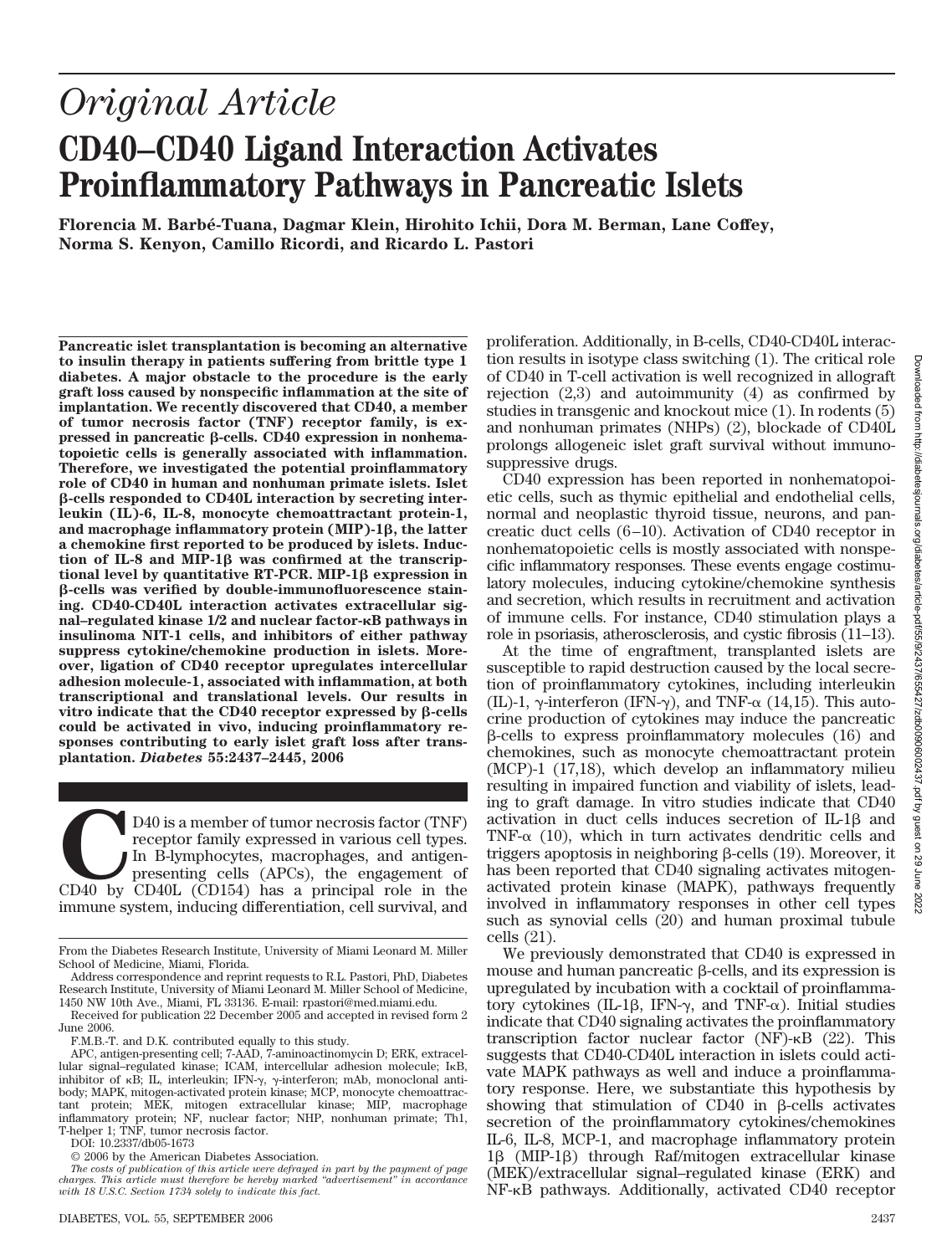#### TABLE 1

Cytokine/chemokine secretion is associated with the Raf/MEK/ERK and NF- $\kappa$ B pathways in human and NHP islet cells

|                      | Control          | CD40L                        | $PD98059 +$<br>CD40L | Bay 117082<br>$+$ CD40L |
|----------------------|------------------|------------------------------|----------------------|-------------------------|
|                      |                  |                              |                      |                         |
| NHP/1 (pg/ml)        |                  |                              |                      |                         |
| $IL-6$               | $4.12 \pm 2.61$  | $10.18 \pm 1.09$ *†‡         | $5.10 \pm 0.32$      | $2.69 \pm 0.37$         |
| $IL-8$               | $635 \pm 248$    | $1,701 \pm 396$ *†‡          | $463 \pm 7.69$       | $55 \pm 1.88$           |
| $MCP-1$              | $181 \pm 43$     | $361 \pm 57$ *†‡             | $159 \pm 8.30$       | $17.39 \pm 0.10$        |
| $MIP-1\beta$         | $2.55 \pm 0.55$  | $31.60 \pm 2.59$ *†‡         | $10.62 \pm 0.24$     | $1.20 \pm 0.09$         |
| Human islets (pg/ml) |                  |                              |                      |                         |
| IL-6                 | $6.54 \pm 0.30$  | $8.90 \pm 0.84$ *†‡          | $6.79 \pm 0.53$      | $1.98 \pm 0.19$         |
| IL-8                 | $847 \pm 32.45$  | $16,683 \pm 4,474$ *†‡       | $1,791 \pm 145$      | $325 \pm 3.51$          |
| $MCP-1$              | $0.10 \pm 0.01$  | $2.33 \pm 0.01$ *†‡          | $0.28 \pm 0.26$      | $0.10 \pm 0.01$         |
| $MIP-1\beta$         | $4.50 \pm 0.12$  | $12.66 \pm 0.58$ *†‡         | $4.26 \pm 0.21$      | $0.775 \pm 0.08$        |
| NHP/2 (pg/ml)        |                  |                              |                      |                         |
| IL-6                 | $62.21 \pm 3.75$ | $216 \pm 45$ <sup>*</sup>    | ND                   | $57.36 \pm 9.40$        |
| $IL-8$               | $2.01 \pm 0.01$  | $6,841 \pm 764$ <sup>*</sup> | ND                   | $1,842 \pm 272$         |
| $MCP-1$              | $1,325 \pm 56$   | $2,897 \pm 448$ <sup>*</sup> | ND                   | $616 \pm 145$           |
| $MIP-1\beta$         | $19 \pm 0.90$    | $84 \pm 11.55**$             | ND                   | $8.90 \pm 1.27$         |
| $NHP/3$ (pg/ml)      |                  |                              |                      |                         |
| IL-6                 | $0.10 \pm 0.01$  | $1.29 \pm 0.21^*$            | $1.29 \pm 1.29$      | ND                      |
| IL-8                 | $162 \pm 3.67$   | $567 \pm 51.9$ *†            | $246 \pm 82.39$      | ND                      |
| $MCP-1$              | $103 \pm 6.09$   | $356 \pm 3.13$ *†            | $161 \pm 43.55$      | ND                      |
| $MIP-1\beta$         | $4.04 \pm 0.11$  | $17 \pm 0.81**$              | $6.39 \pm 2.05$      | ND                      |

Data are means  $\pm$  SD. NHP/1, 2, and 3 represent three different islet preparations, respectively.  $P \le 0.05$  vs. control,  $\dagger P \le 0.05$  vs. PD + CD40L,  $\ddagger P \leq 0.05$  vs. Bay + CD40L. ND, not determined.

enhances expression of intercellular adhesion molecule (ICAM)-1 (CD54), known for its critical role in the pathophysiology of inflammation. Our data in vitro show that CD40-CD40L interaction in islet cells induces secretion of proinflammatory molecules, which are likely to be produced in the transplantation setting and might contribute to  $\beta$ -cell death and early graft loss.

#### **RESEARCH DESIGN AND METHODS**

Human pancreata were obtained from brain-dead multiorgan donors ( $n = 12$ , age range 23– 61 years). Pancreatic islets were obtained from the Diabetes Research Institute's human islet cell processing facility and through the National Institutes of Health islet cell resources grants, using the automated method developed by Ricordi et al. (23). All animal studies were performed under protocols approved by the University of Miami animal care and use committee. NHP *Macaca fascicularis* islets ( $\geq$ 4 years of age) were isolated at the JDRF (Juvenile Diabetes Research Foundation International) Preclinical Cell Processing Core at the Diabetes Research Institute, using a modification of the automated method, as described previously (2). We chose to perform experiments with NHP islets as well because the cytoarchitectural structure, cell composition, and physiological parameters such as cytoplasmic free  $\rm Ca^{2+}$ are similar to those in humans and are very different from the mouse islets (24,25). We used aliquots of those islets that were not used for transplantation protocols and thus did not require killing additional animals.

**Islet cell dissociation.** Islets were dissociated for 10 –12 min at 37°C into single-cell suspensions, using a cocktail of digestive enzymes (Accutase; Innovative Cell Technologies, San Diego, CA) (26). Accutase was deactivated with fetal bovine serum.

**Magnetic bead depletion.** Dissociated human islet cells were depleted of carbohydrate antigen CA19-9 –positive duct cells, using a panductal membrane antibody (Novocastra, Newcastle, U.K.) (27) in an indirect labeling protocol utilizing MACS microbeads (Miltenyi Biotec, Auburn, CA). Cells were incubated for 15 min with mouse anti-human CA19-9 monoclonal antibodies (mAbs; 1:100 dilution) and, after washing, for 15–20 min with MACS goat anti-mouse IgG microbeads (Miltenyi Biotec). The cell suspension was passed twice through a magnetic column. The efficiency of depletion was confirmed by flow cytometry (FacsCalibur; Becton Dickinson, Mountain View, CA) with anti-mouse Alexa fluor 488 – conjugated secondary antibody (Invitrogen, La Jolla, CA). The purity of CA19-9 negative fraction was >99%. Viability of depleted islet cells was  $>70\%$ , depending on the preparation. The assessment was performed with 7-aminoactinomycin D (7-AAD; Invitrogen). Depleted islet cell population was screened for other CD40-expressing cells, such as B-cells and dendritic cells (CD19 and CD11c, respectively; BD-Pharmingen, La

Jolla, CA) and monocytes (CD14; R&D Systems, Minneapolis, MN). NHP islets contain consistently a negligible amount of duct cells, as assessed by flow cytometry, using CK7, CK19 (M0888; Dako Cytomation), and CA19-9 antibodies.

**Fluoresce activated cell sorting.** Dispersed human and NHP islets were stained 90 min at  $37^{\circ}$ C in PBS with 1  $\mu$ mol/l Newport Green (Invitrogen), which selectively binds to insulin in  $\beta$ -cells. Negative 7-AAD cells were sorted according to their Newport Green staining into bright Newport Green  $(\beta$ -cells) and dim/negative Newport Green (non– $\beta$ -cells) subsets, using a FACSvantage cytometer (Becton Dickinson) (26). The purity of sorted  $\beta$ -cells was >90%, as assessed by staining with anti-insulin antibody (Invitrogen/Zymed).

**Cytokine induction and detection.** Depleted islet cells, sorted human -cells, or NHP dissociated islet cells were cultured in suspension in ultralow attachment plates at a density of 900,000 cells per ml of CMRL-based media supplemented with human serum albumin (0.5%). The cells were stimulated for 24 h at 37°C with rhsCD40L (recombinant human soluble CD40 ligand; 1  $\mu$ g/ml; Alexis Biochemicals, San Diego, CA). After culture,  $\sim$ 30-50% of the islet cells remained alive, as assessed by dye exclusion. To identify intracellular pathways involved in CD40 signaling, the MEK1/2 phosphorylation inhibitor PD98059 (50 µmol/l; Cell Signaling Technology, Beverly, MA) and inhibitor of  $\kappa$ B (I $\kappa$ B) phosphorylation inhibitor Bay117082 (5  $\mu$ mol/l; Biomol, Plymouth Meeting, PA) were added to the media 1 h before the stimulation and maintained for 24 h. Concentrations of IL-18, IL-6, IL-8, IL-10, IFN- $\gamma$ , MCP-1, MIP-1 $\beta$ , and TNF- $\alpha$  in supernatants from controls and treated cells were determined, using Multi-Plex cytokine kits following the manufacturer's protocol (Bio-Plex platform technology; Bio-Rad Laboratories).

**RT-PCR.** Total RNA was isolated with an RNeasy kit (Qiagen, Valencia, CA), treated with DNase I, and used for cDNA synthesis. Human IL-6 forward and reverse primers were: 5 -ACATCCTCGACGGCATCTCAG-3 and 5 -TGGCTT GTTCCTCACTACTCT-3', respectively. Primers for human IL-8 and MIP-1ß were obtained from Biosource International (Camarillo, CA). The  $\beta$ -actin served as an internal control. PCR products were separated on 1% agarose gel. **Relative quantification real-time PCR.** The assay was performed using the 7500 Fast Real-Time PCR system utilizing TaqMan Universal PCR mix (Applied Biosystems, Foster City, CA). Relative quantification determines the change in expression of target transcripts in a test sample (CD40L-treated cells) relative to a calibrator sample (untreated control). Relative quantification was calculated using Applied Biosystems SDS software based on the equation RQ =  $2^{-\Delta\Delta Ct}$ , where RQ is relative quantification and Ct is the threshold cycle to detect fluorescence. Threshold cycle data were normalized to the internal standard,  $\beta$ -actin, using the formula:  $\Delta$ Ct = target Ct -  $\beta$ -actin Ct. Also,  $\Delta\Delta$ Ct was calculated as  $\Delta\Delta$ Ct =  $\Delta$ Ct (CD40L treated) -  $\Delta$ Ct (control/calibrator). The results are expressed as relative quantification values  $(2^{-\Delta\Delta Ct})$  with the range of minimum relative quantification  $(2^{-\Delta\Delta Ct-s})$  and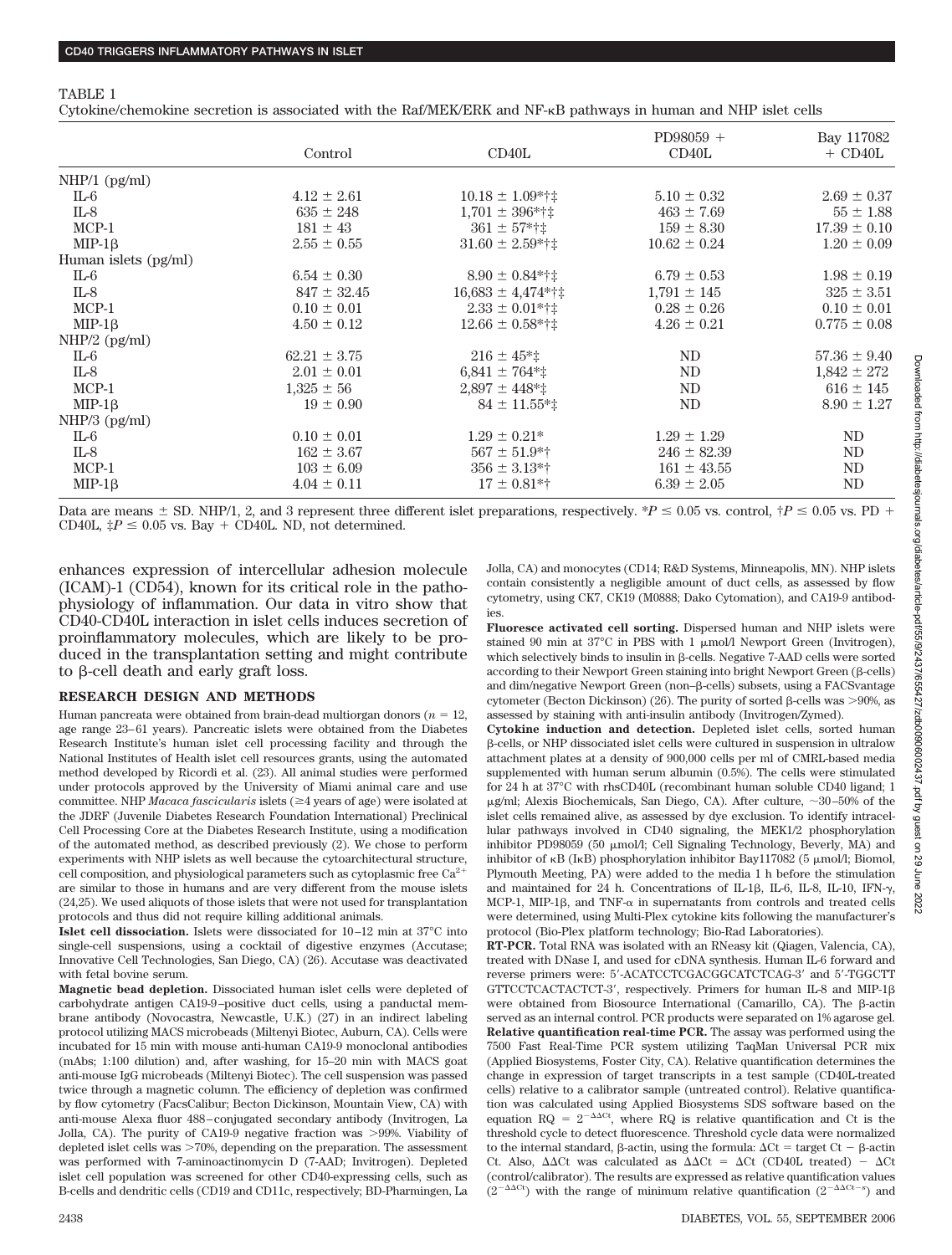maximum relative quantification  $(2^{-\Delta\Delta Ct}$  +s), where *s* is the SD of the  $\Delta\Delta Ct$ value. The primers and TaqMan probes for detection of ICAM-1, IL-6, IL-8, MIP-16, MCP-1, and 6-actin transcripts were from Applied Biosystems.

**Immunofluorescent staining of islet cells.** Dissociated cells on slides were air-dried at room temperature, fixed for 15 min in 2.5% paraformaldehyde washed with Optimax (Bio-Genex, San Ramon, CA), and treated with universal blocker (Bio-Genex). The slides were incubated overnight at 4°C with goat anti-human MIP-1 $\beta$  (5  $\mu$ g/ml; Santa Cruz Biotechnology, Santa Cruz, CA) and subsequently for 20 min with secondary antibody Alexa Fluor 488 chicken anti-goat 1:200 (Invitrogen). Insulin staining was performed with anti-insulin antibody and Alexa Fluor 568 secondary antibody (1:200). The slides were mounted in Prolong antifade mounting solution and evaluated by confocal microscopy (LSM-510; Zeiss). The percentage of  $\beta$ -cells expressing MIP-1 $\beta$ was calculated using laser scanning cytometry (CompuCyte, Cambrige, MA) or Metamorph imaging.

**Western blot: CD40 expression.** NHP islets were lysed in SDS and Tris-HCl buffer (pH 6.8), and aliquots corresponding to 50  $\mu$ g of protein were subjected to Western blot analysis as previously described (22). Membranes were incubated with 1:200 rabbit anti-human CD40 antibody (C20; Santa Cruz Biotechnology) followed by secondary anti-rabbit horseradish peroxidase– conjugated antibody (1:25,000) and chemiluminescent detection (Amersham Biosciences, San Francisco, CA). The same membranes were stripped and reprobed with an anti- $\beta$ -actin antibody (Sigma-Aldrich, St. Louis, MO).

**Western blot identification of stress signaling pathways induced by CD40 agonistic antibody in NIT-1 insulinoma cell line.** NIT-1 cells (CRL 2055; American *Type Culture* Collection, Manassas, VA) were plated and cultured in F12-K medium supplemented with 10% dialyzed fetal bovine serum. Cells were activated with CD40 agonist mouse mAb HM40-3 (10) g/ml; B&D Biosciences). We found that in NIT-1 cells the agonistic anti-CD40 antibodies were more efficient in eliciting a CD40 response than CD40L. Samples treated with PD98050 (50  $\mu$ mol/l) and Bay117082 (5  $\mu$ mol/l) were included.

Membranes were probed with antibodies specific to total and deactivated IκBα (phosphorylated at Ser32/Ser36), total and activated ERK1/2 (phosphorylated at Thr202/Tyr204), total and activated MEK1/2 (phosphorylated at Ser217/221), total and activated p38 (phosphorylated at Thr180/Tyr182), and activated stress-activated protein kinase/c-Jun-NH2-terminal kinase (phosphorylated at Thr183/Tyr185), all at 1:1,000 dilution (Cell Signaling Technology). Enzymatic activity of ERK1/2 was measured using the protein Elk-1 as a substrate, using a kit from Cell Signaling.

**Flow cytometry studies.** A total of 1,000 human or NHP islet equivalents were dissociated with Accutase, stained with Newport Green, washed, and incubated 30 min on ice with either APC/anti– human CD40 mAbs (Caltag, Burlingame, CA) or anti– human ICAM-1 (CD54; BD Pharmingen). 7-AAD was added to identify dead cells. Flow cytometry was performed using CellQuest software gating in the bright Newport Green population ( $\beta$ -cells) (26). To evaluate ICAM-1 induction, islet cells were stimulated for 24 h with CD40L. **Statistical analysis.** Results in Figs. 3, 4*B*, and 7*B* were analyzed with Wilcoxon's signed-rank test for paired nonparametric samples, with 95% CIs, using Prism software. This test is specifically suitable for a small number of samples with unknown distribution. Two-tailed  $P$  values  $\leq 0.05$  were considered statistically significant. Group comparisons (Table 1 and Figs. 5 and 6,



**FIG. 1. Islet depletion of duct cells. Panels show FACS analysis of** depletion  $(n = 6$  islet preparations). Top, isotype; middle, before **depletion;** *bottom***, depleted.**

Western blots) were performed using one-way ANOVA and Bonferroni's test for post hoc analysis, using SigmaStat 2 software.

#### **RESULTS**

**CD40/CD40L stimulation results in secretion of proinflammatory cytokines/chemokines in both human and NHP islet cells.** We investigated whether CD40 stimulation in human and NHP islets is associated with secretion of proinflammatory mediators. Human islets were depleted of contaminating duct cells. The proportion of duct cells in the seven preparations studied was 34.6  $\pm$ 15.2%. Standard depletion resulted in islet cells containing  $\leq 0.5\%$  duct cells (Fig. 1). Depleted populations contained negligible amounts of other CD40-expressing cells, such as B-cells (0.75  $\pm$  0.01%), dendritic cells (0.72  $\pm$  0.48%), and monocytes  $(0.52 \pm 0.40\%)$ , as assessed by flow cytometry. NHP islets have a higher percentage of  $\beta$ -cells than human islets and a lower percentage of duct cells: on average,  $1.78 \pm 1.3\%$  as determined by flow cytometry ( $n = 4$ ) donors). Therefore, the islet cells may be activated without depletion.



**FIG. 2. CD40 expression in NHP -cells.** *A***: FACS analysis for isotype (***top panel***) and CD40 (***bottom panel***).** *B***: Western blot, spleen and lymph** nodes; positive controls  $(n = 3)$ .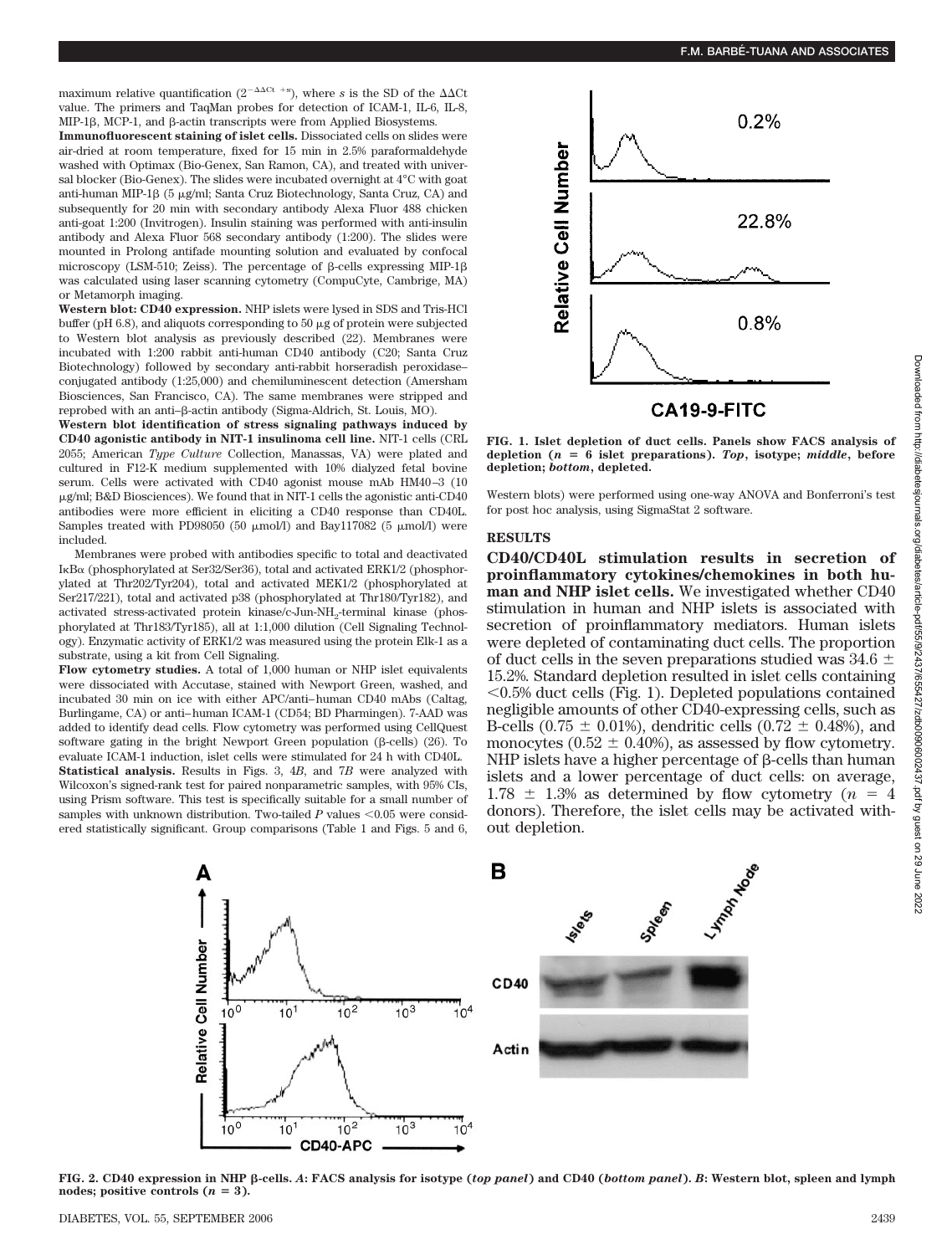

**FIG. 3. Cytokine/chemokine secretion in CD40L-treated islets. Islet cells were treated with CD40L, and cytokines/chemokines were determined** in the supernatant  $(n = 7)$ , with six human preparations and one NHP preparation. Data are the means  $\pm$  SE (pg/ml) for control and CD40L, respectively, for IL-8 (3,363.3  $\pm$  982 and 24,023  $\pm$  7,179) (A), IL-6 (18.6  $\pm$  10.7 and 48.1  $\pm$  17.6) (B), MCP-1 (186.9  $\pm$  109.1 and 571.4  $\pm$  364) (C), and MIP-1 $\beta$  (182.8  $\pm$  110.3 and 565  $\pm$  365.6) (*D*).  $P < 0.05$  was considered statistically significant.  $P = 0.031$  for all cytokines/chemokines. \*NHP **preparation.**

Because CD40 expression has not been previously reported in NHP  $\beta$ -cells, we confirmed it first with APCconjugated human anti-CD40 mAb and Newport Green staining. Flow cytometry analysis confirmed the expression of CD40 on NHP  $\beta$ -cells by colocalization of bright Newport Green staining and CD40 staining (Fig. 2*A*). Western blot analysis further confirmed the presence of CD40 protein in NHP islets (Fig. 2*B*).

Supernatants from depleted human islet cells and NHP dissociated islets were assayed for the presence of cytokines/chemokines. Figure 3 shows that CD40 engagement consistently elevates secretion of IL-6, IL-8, MCP-1, and  $MIP-1\beta$  in both human and NHP islet cells. Interestingly, undetectable or very low levels of the other cytokines tested (namely IL-1 $\beta$ , IFN- $\gamma$ , IL-10, and TNF- $\alpha$ ) were found. **RT-PCR and immunostaining studies.** CD40L-mediated activation was confirmed by RT-PCR (Fig. 4*A*) in RNA isolated from sorted  $\beta$ -cells (MCP-1 not nested). Human depleted islet cells were used for quantitative PCR (Fig. 4*B*). The results are shown as the relative quantification fold increase of mRNA in CD40L-treated cells versus control cells for each cytokine/chemokine. Analysis of the raw data, using Wilcoxon's paired signed-rank test, showed statistical significance ( $P < 0.05$ ) for IL-8 ( $P <$ 0.01562,  $n = 7$ ) and MIP-1 $\beta$  ( $P < 0.01562$ ,  $n = 7$ ) but not for Il-6 ( $P < 0.578$ ,  $n = 7$ ) and MCP-1 ( $P < 0.156$ ,  $n = 7$ ). Figure  $4C$  shows MIP-1 $\beta$  expression in sorted  $\beta$ -cells by double-immunofluorescent staining and confocal microscopy. Staining with the MIP-1 $\beta$  antibody clearly colocalizes with insulin staining. The percentage of  $\beta$ -cells expressing MIP-1 $\beta$  after CD40L treatment was 66  $\pm$  5%  $(n = 4$  preparations) as assessed by double immunostaining and evaluated by laser scanning cytometry and Metamorph imaging software. Of note, we did not detect  $MIP-1\beta$  in pancreatic tissue sections (data not shown), suggesting that this chemokine may not be constitutively expressed but is induced by CD40/CD40L interaction.

**Proinflammatory cytokine/chemokine synthesis and secretion require the activation of MEK/ERK and NF-**-**B pathways.** The importance of CD40 signaling through MEK/ERK MAPK family members in inflammatory responses of monocytes and macrophages (28), synovial cells (20), and human proximal tubule cells (21) is well recognized. To study CD40-mediated activation of this pathway in  $\beta$ -cells, we began our experiments using NIT-1 cells (29) because these are an acceptable surrogate of primary  $\beta$ -cells, given the limited availability and cost of human or NHP islets for research. We first tested the activation of MEK1/2, a kinase immediately upstream of ERK1/2. Phosphorylation of MEK1/2 at Ser217/221 was already detected after 5 min of CD40 engagement and persisted over 30 min (Fig. 5*A*). Analysis of ERK1/2 activation showed that CD40 ligation increases ERK1/2 phosphorylation 5 min posttreatment and declines over time (Fig. 5*B*). Concurrently, assessment of ERK1/2 enzymatic activity peaked 5 min after stimulation (Fig. 5*C*).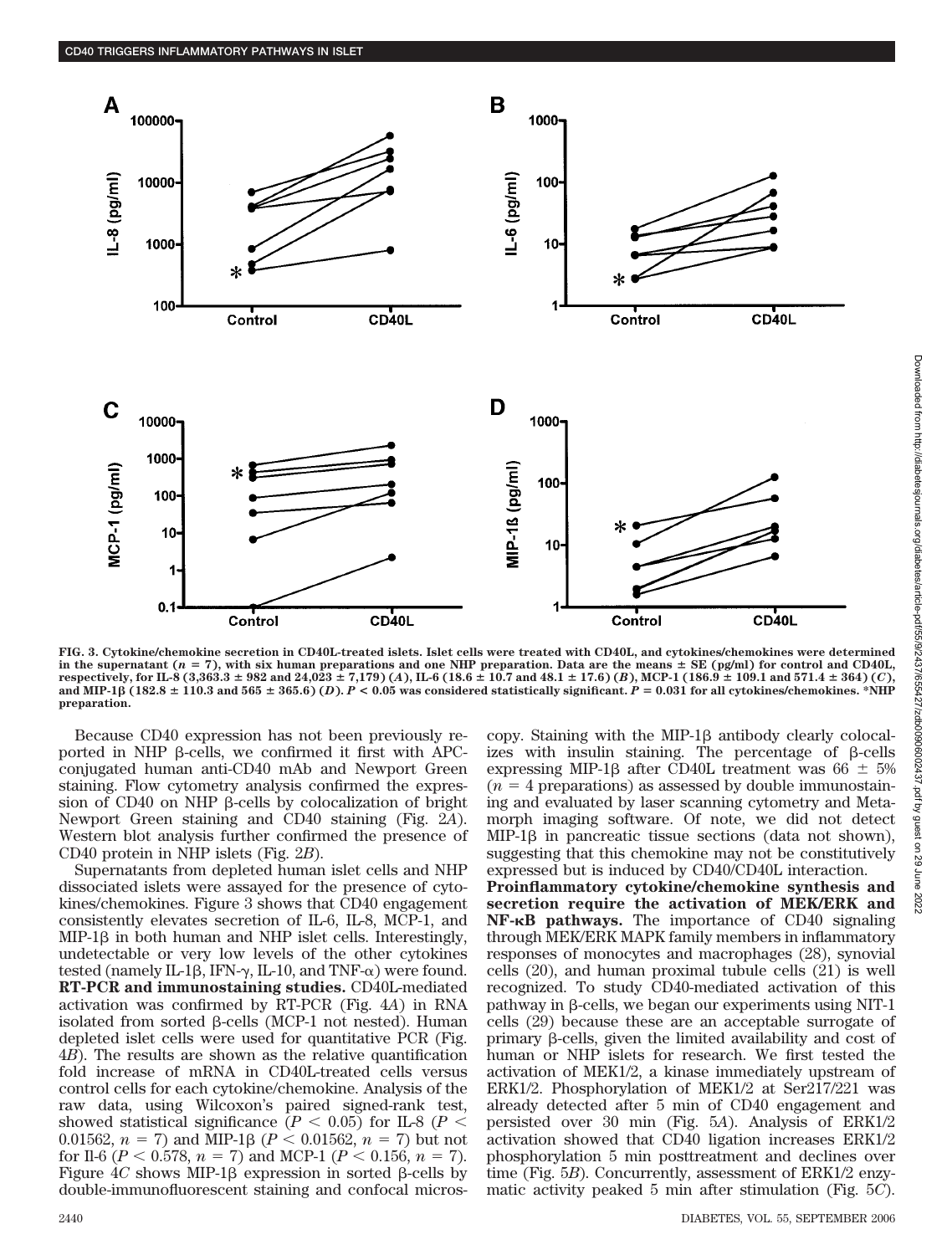

**FIG. 4. RT-PCR of cytokine/chemokine transcripts and MIP-1 immunofluorescence.** *A***: RT-PCR of sorted -cells (two donors). Panels show agarose gel electrophoresis of amplicons. , unstimulated; , stimulated; M, marker.** *B***: Relative quantification (RQ) values for quantitative RT-PCR of depleted islet cells (***n* **7 human islet preparations). The dotted line represents the threshold of the activation.** *C***: Confocal** microscopy of sorted  $\beta$ -cells double stained for MIP-1 $\beta$  and insulin (magnification  $\times 630$ ).

CD40-mediated ERK1/2 phosphorylation and enzymatic activity were abrogated by preincubation with the MEK1/2 inhibitor PD98059 (Fig. 5*C* and *D*).

Using a luciferase reporter gene, we previously showed that CD40 signaling in NIT-1 cells activated the NF- $\kappa$ B pathway  $(22)$ . NF- $\kappa$ B involvement in the CD40 signal transduction pathway was further investigated by analyzing IkB $\alpha$  phosphorylation and degradation. IkB $\alpha$  is one of the inhibitory  $I \kappa B$  proteins that complex NF- $\kappa B$  in the cytosol. CD40 ligation in NIT-1 cells caused an increase of the deactivated form of  $I\kappa B\alpha$  (phosphorylated  $I\kappa B\alpha$ ) in a time-dependent manner (0, 5, 10, and 15 min), reaching maximum phosphorylation at 10 min. In parallel,  $I\kappa B\alpha$ degradation was already apparent 5 min after the stimulus (Fig.  $6A$ ). As expected,  $I \kappa B\alpha$  phosphorylation was inhibited in a concentration-dependent manner by preincubation with the inhibitor of  $I<sub>K</sub>B$  phosphorylation Bay 117082 (Fig. 6*B*). We assessed the possible induction of p38 and stress-activated protein kinase/c-Jun-NH<sub>2</sub>-terminal kinase MAP kinases by CD40 stimulation in NIT-1 cells. We could not find any activation of these two kinases in our experiments (not shown).

Based on the above findings, we expanded our signal transduction studies to human and NHP islets. We observed that Raf/MEK/ERK MAPK and NF-KB pathways are activated in both human and NHP islets. Moreover, the addition of selective inhibitors of these pathways resulted in a sizable reduction of IL-6, IL-8, MCP-1, and MIP-1 $\beta$ secretion caused by blocking their CD40 signaling– dependent production (Table 1). We calculated means and SDs and compared changes associated with the different culture conditions. Results with the one-way ANOVA and the

Bonferroni's test for post hoc analysis demonstrate significant differences in the various conditions tested in each sample. These results also show concordant patterns across species. Overall, our results provide evidence linking CD40 signaling in both human and NHP islets with the Raf/MEK/ERK and NF- $\kappa$ B pathways.

**CD40-CD40L interaction–induced expression of ICAM.** ICAM-1 is an ICAM regulated by the  $NF-\kappa B$  signaling pathway (30). ICAM-1 expression is associated with inflammation. Reports indicate that ICAM-1 expression is enhanced in human renal proximal tubule cells by CD40- CD40L interaction (21). Therefore, we investigated whether ligation of the CD40 receptor affects the expression of ICAM-1 in human islets. Flow cytometry analysis showed a strong increase of ICAM-1 on the surface of  $\beta$ -cells after CD40 activation (Fig. 7). Quantitative realtime PCR showed a statistically significant CD40L-mediated transcriptional activation of ICAM-1 ( $P < 0.001562$ )  $n = 7$ , analyzed by Wilcoxon's signed-rank test. Induction of ICAM-1 transcripts was sharply decreased by pretreatment with the NF- $\kappa$ B pathway inhibitor Bay 117082.

### **DISCUSSION**

Advances in islet isolation methods and immunosuppressive regimens are leading to expanded clinical trials to develop islet transplantation as a therapeutic option for patients with type 1 diabetes (31). However, the isolation process is still potentially harmful to the islets (32) because it may expose them to damaging factors that induce a general proinflammatory state. Moreover, after transplantation, islets are subject to hypoxia and early nonspecific inflammatory events, mostly mediated by the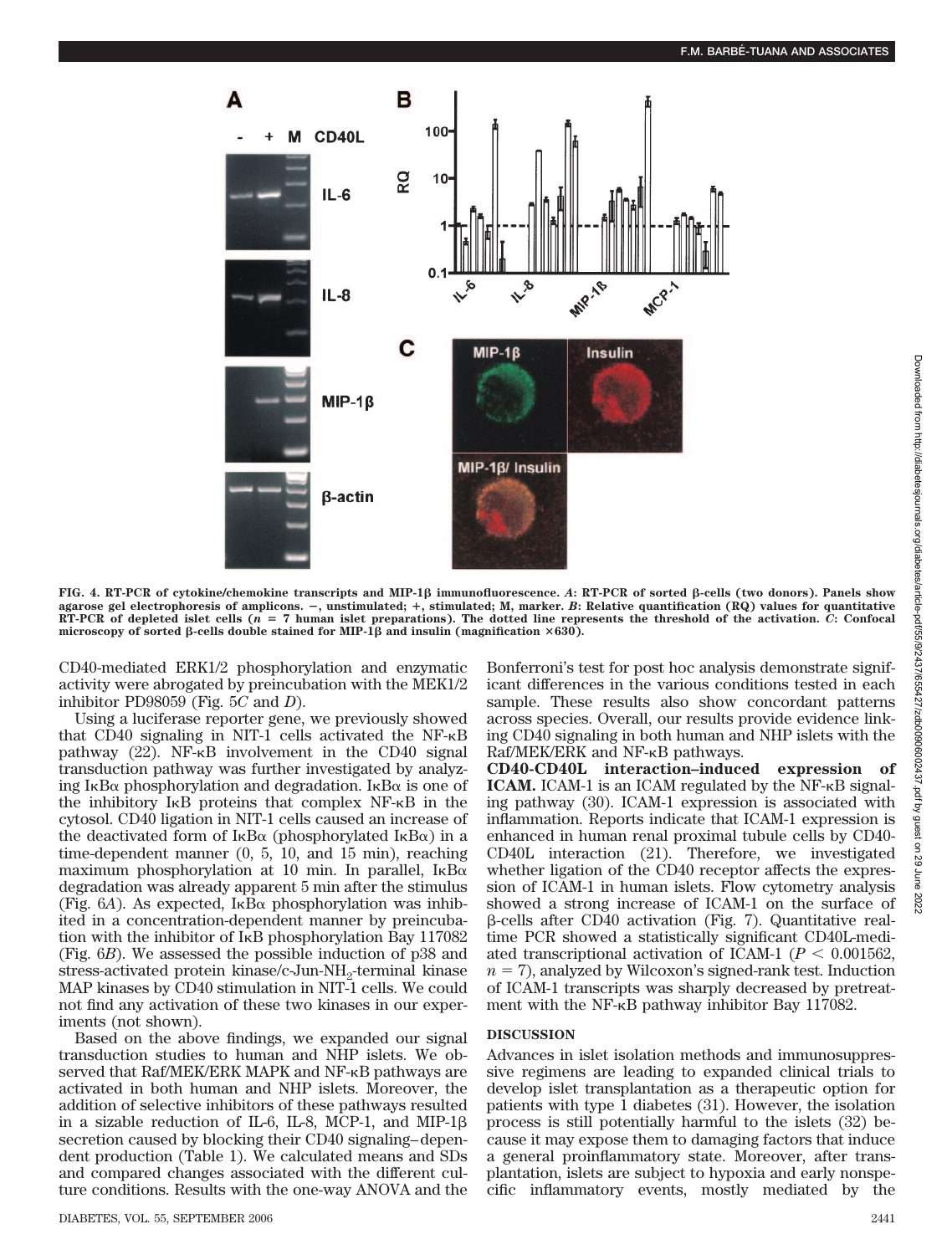

**FIG. 5. CD40 activates the Raf/MEK/ERK pathway.** *A* **and** *B***: Western blots of phosphorylated and total (phosphorylated plus nonphosphorylated) MEK1/2 and ERK1/2. Densitometries: ratios of phosphorylated to total MEK1/2 or ERK1/2.** *C***: Enzymatic activity of ERK1/2 and densitometry.** Data in  $A$ <sup> $-$ </sup> *C* are the means  $\pm$  SD ( $n = 3$ ). \**P* < 0.05. *D*: Cells treated with PD98059. The Western blot images are representative of three **independent experiments.**

recipient's immune cells, that can compromise  $\beta$ -cell viability and function. Locally secreted chemoattractants and proinflammatory molecules might recruit and activate immune cells to the transplant site, mediating irreparable damage to the islet graft. Indeed, it is often reported that islets from more than one donor are required to achieved insulin independence, even when an acceptable islet mass was transplanted in the first infusion. CD40-CD40L interactions contribute not only to physiological cell-mediated responses, but also to immune pathological conditions such as autoimmune and vascular diseases, leading to a chronic inflammatory state. We have reported previously that the CD40 receptor molecule is expressed in human pancreatic  $\beta$ -cells and that expression can be upregulated by incubation with a cocktail of proinflammatory cytokines (22,30).

Here, we demonstrate that CD40 signaling in  $\beta$ -cells upregulates secretion of IL-6, IL-8, MCP-1, and MIP-1 $\beta$ . We found statistically significant transcription upregulation for IL-8 and MIP-1 $\beta$  but not for IL-6 and MCP-1. This contrasts with the observed CD40L-mediated induction of secretion (Fig. 3). One of the possible explanations is that the transcription for IL-6 and MCP-1 peaked at an earlier time than 24 h, which was the length of CD40L treatment.

Our observation that pancreatic islets secrete inflammatory mediators postisolation, without any stimulation, is in agreement with previous reports and emphasizes the consequences of the traumatic injury that pancreatic islets suffer during isolation and purification (17,18,32,33). Proinflammatory cytokines can induce or accelerate the recurrence of autoimmune process (16,34,35), whereas the inhibition of inflammatory pathways suppresses cytokine secretion and improves islet graft function (36). The relevance of our in vitro studies to the clinical islet transplant setting is supported by studies from Piemonti et al. (18) showing an inverse correlation between MCP-1 protein expression in isolated human islets and clinical outcomes. MCP-1 is a chemokine involved in mononuclear infiltration and is known to be secreted by pancreatic  $\beta$ -cells (17). Transgenic expression of MCP-1 in NOD mice induces insulitis  $(37)$  and is associated with overexpression of NF- $\kappa$ B  $(30)$ . Correspondingly, a chemical inhibitor of  $I<sub>K</sub>B$  (38) down-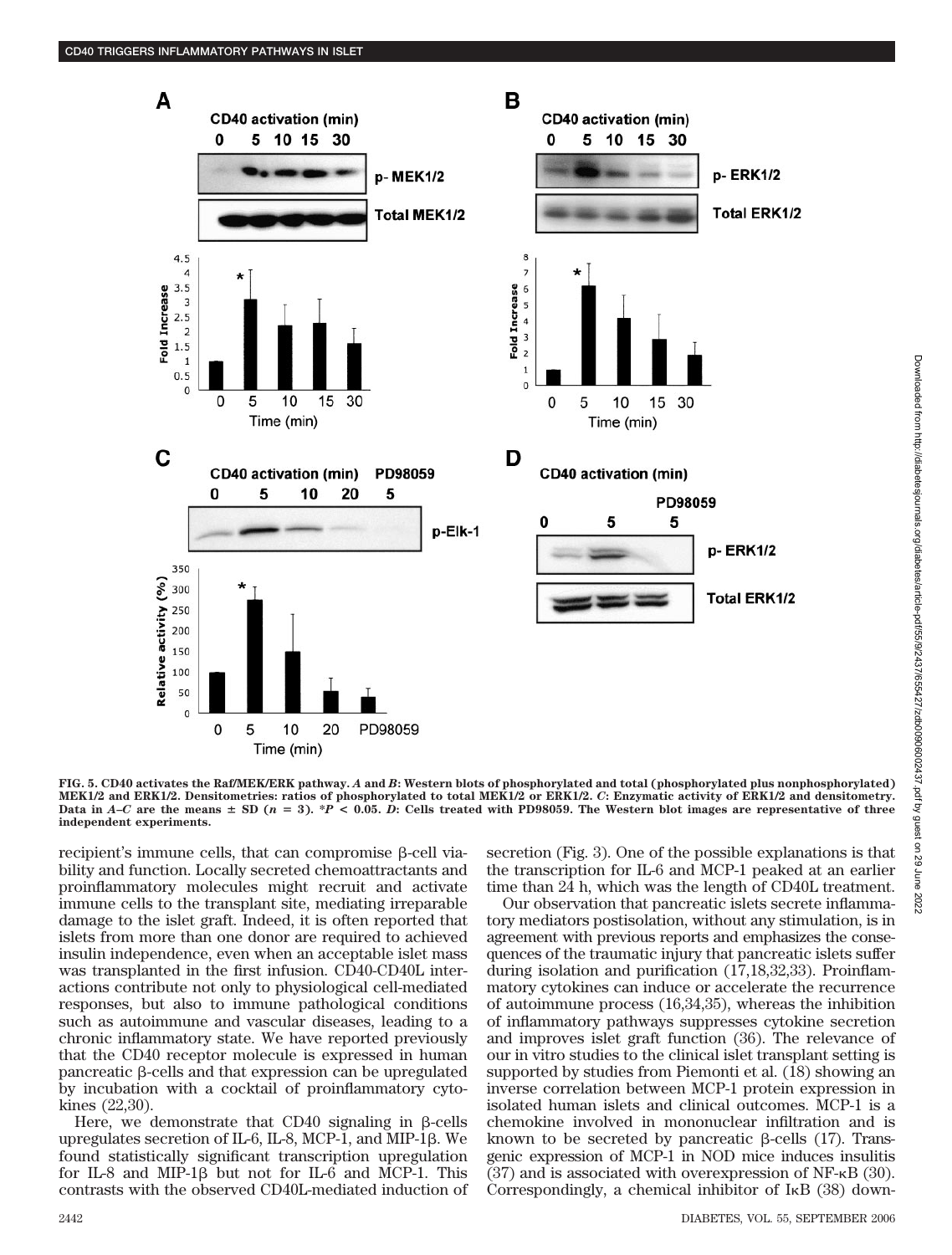

**FIG. 6. CD40 activates the NF-**-**B pathway.** *A***: Blots were probed with antibodies against phosphorylated I**-**B, total I**-**B, or -actin and** quantified by densitometry.  $\blacksquare$ , ratio of phosphorylated IKB $\alpha$  to actin;  $\Box$ , ratio of total IKB $\alpha$  to actin. Data are the means  $\pm$  SD ( $n=3$ ). \* $P$  < 0.05. *B***: Cells were incubated with Bay 117082.**

regulates MCP-1. In this regard, the use of specific blockers immediately after the isolation process could improve islet viability and perhaps clinical success rates.

We are the first to report that islet  $\beta$ -cells secrete MIP-1 $\beta$ . We did not detect MIP-1 $\beta$  in pancreatic tissue sections, suggesting that the expression is stimulated by the stress of isolation. MIP-1 $\beta$  is a chemokine of the C-C subfamily, previously known to be secreted only by activated monocytes  $(39)$ . MIP-1 $\beta$  coordinates inflammatory responses by recruiting and activating proinflammatory hematopoietic cells. The MIP-1 $\beta$  receptor selectively stimulates dendritic cells and T-helper 1 (Th1) lymphocytes (40) through engagement of CCR5 (CC chemokine receptor 5) to secrete Th1-type proinflammatory cytokines associated with insulitis (41).

Previous reports have shown that a significant number of genes are induced by CD40 in nonimmune cells, including genes associated with costimulation signals (42), cytokine secretion (10,20,43), apoptosis induction (44), cell survival (45), and inflammation (46). Earlier studies showed that CD40 signaling results in the activation of the MEK/NF- $\kappa$ B pathways in monocytes/macrophages (28,43,47)



**FIG. 7. CD40-CD40L interaction induced ICAM-1 expression in -cells.** *A***: FACS analysis of ICAM-1 expression in isotype (***top panel***), control (***middle panel***), and CD40L-treated cells (***bottom panel***) (***n* **3 donors).** *B***: Quantitative RT-PCR of depleted islet cells (***n* **7 preparations). The last two columns in panel** *B* **show inhibition of CD40L-mediated activation of ICAM-1 by the NF-**-**B inhibitor Bay 117082. RQ, relative quantification.**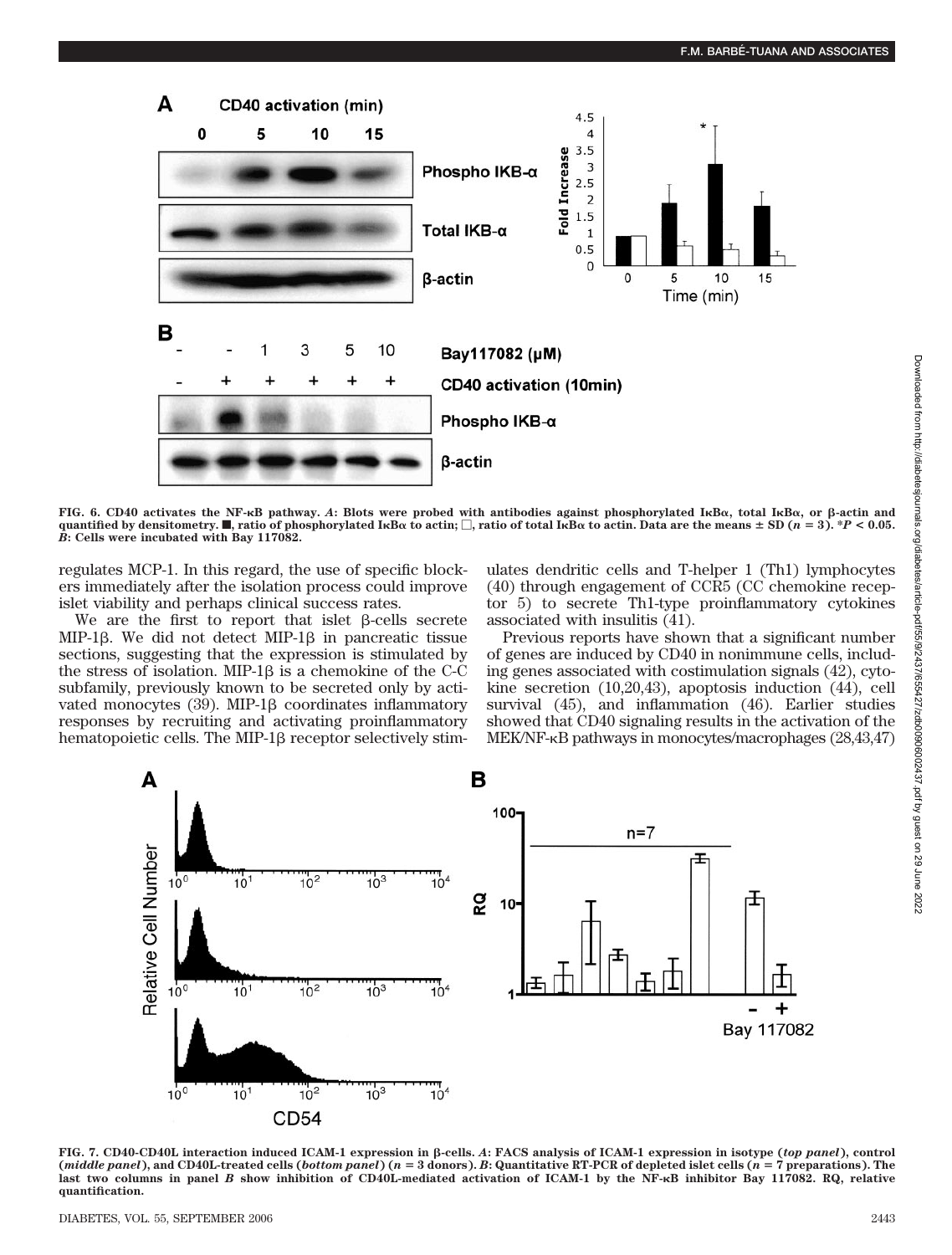and synovial (20) and epithelial (46) cells. Here, we show that the same pathways are activated in pancreatic  $\beta$ -cells. CD40 activation induces production of inflammatory soluble mediators through  $Raf/MEK/ERK$  and  $NF-\kappa B$ . The MEK1/2 and NF- $\kappa$ B inhibitors PD98059 and Bay 117082, respectively, reduce cytokine production. Although PD98059 abrogates secretion of cytokines/chemokines activated purely by CD40, the effects of Bay 117082 (inhibitor of  $NF-\kappa B$ ) were not limited to the signals mediated by CD40 (Table 1). This is in agreement with previous reports (30,32,38) showing that stress associated with pancreas harvesting and islet isolation may induce activation of NF- $\kappa$ B and result in secretion of inflammatory mediators.

CD40L treatment of islets induced expression of ICAM-1 (Fig. 7). CD40-CD40L interaction upregulates ICAM-1 in proximal tubule renal cells as well (21). Transcription of the ICAM-1 gene was dependent on NF- $\kappa$ B activation. These results are consistent with our findings that engagement of CD40 receptor in NIT-1 cells (Fig. 6) and islets (Table 1) activates  $NF-\kappa B$ , a pathway regulating ICAM-1 expression (30). Among adhesion molecules, ICAM-1 is an important mediator of inflammation, leading to extravasations of reactive lymphocytes to inflamed sites (48). The transgenic expression of IL-10 in pancreatic islets upregulated ICAM-1 in pancreatic endothelium and proved to be a critical molecule accelerating spontaneous diabetes in NOD mice because ICAM-1– deficient animals did not develop the disease (49). Our finding of ICAM-1 upregulation in  $\beta$ -cells after CD40 stimulation suggests that these two molecules may have synergistic proinflammatory effects that may be important in the development of autoimmune diabetes and in the context of islet transplantation.

In conclusion, our findings associate the induction of CD40 expression with ischemia of the pancreas and the islet isolation procedure. Signaling through the CD40 receptor elicits an intense proinflammatory response in both human and NHP  $\beta$ -cells that involves stress-mediated intracellular signaling pathways leading to the production of cytokines/chemokines involved in the amplification of inflammation and chemotaxis. Thus, CD40 expression may represent a response of islet cells to stress that could result in increased immunogenicity and cell damage.

In transplanted islets, the expression of CD40 stimulated by the ischemia and isolation procedure is likely to be consequential as inflammatory cells or soluble CD40L at the site of implant could predictably trigger signals through this receptor (50). The ensuing secretion of proinflammatory cytokines may have a negative effect on the function and survival of the transplanted islets, and it may possibly be a critical contributor to early and chronic graft loss. In addition, the inducible expression of a functional CD40 receptor on the surface of  $\beta$ -cells suggests that CD40 might also be involved in the autoimmune process leading to the spontaneous development of type 1 diabetes. Thus, the positive effects associated with CD40 signaling blockade in islet transplantation and models of spontaneous autoimmune diabetes may be exerted by interference at both the APC–T-cell interface and at the pancreatic  $\beta$ -cell level.

Strategies that specifically prevent or inhibit CD40 expression and its signaling pathways in  $\beta$ -cells may be of particular value during organ procurement and islet isolation procedures, and it may complement optimized strategies for successful long-term islet transplantation.

## **ACKNOWLEDGMENTS**

This work was supported in part by National Institutes of Health Islet Cell Resources Grants 5U42RR016603 and DK55347, JDRF Grant 4-2004-361, and the Diabetes Research Institute Foundation. F.M.B.-T. was supported by the Brazilian Foundation CAPES.

We thank the Imaging Core at the University of Miami for technical assistance with confocal microscopy. We also thank Drs. Alessia Fornoni and Antonello Pileggi for critical reading of the manuscript, Dr. Alberto Pugliese for critical analysis of the data, and Dr. Carlos Garcia for outstanding assistance with flow cytometry.

#### **REFERENCES**

- 1. van Kooten C, Banchereau J: CD40-CD40 ligand. *J Leukoc Biol* 67:2–17, 2000
- 2. Kenyon NS, Chatzipetrou M, Masetti M, Ranuncoli A, Oliveira M, Wagner JL, Kirk AD, Harlan DM, Burkly LC, Ricordi C: Long-term survival and function of intrahepatic islet allografts in rhesus monkeys treated with humanized anti-CD154. *Proc Natl Acad Sci U S A* 96:8132– 8137, 1999
- 3. Parker DC, Greiner DL, Phillips NE, Appel MC, Steele AW, Durie FH, Noelle RJ, Mordes JP, Rossini AA: Survival of mouse pancreatic islet allografts in recipients treated with allogeneic small lymphocytes and antibody to CD40 ligand. *Proc Natl Acad SciUSA* 92:9560 –9564, 1995
- 4. Balasa B, Krahl T, Patstone G, Lee J, Tisch R, McDevitt HO, Sarvetnick N: CD40 ligand-CD40 interactions are necessary for the initiation of insulitis and diabetes in nonobese diabetic mice. *J Immunol* 159:4620 – 4627, 1997
- 5. Molano RD, Berney T, Li H, Cattan P, Pileggi A, Vizzardelli C, Kenyon NS, Ricordi C, Burkly LC, Inverardi L: Prolonged islet graft survival in NOD mice by blockade of the CD40-CD154 pathway of T-cell costimulation. *Diabetes* 50:270 –276, 2001
- 6. Galy AH, Spits H: CD40 is functionally expressed on human thymic epithelial cells. *J Immunol* 149:775–782, 1992
- 7. Karmann K, Hughes CC, Schechner J, Fanslow WC, Pober JS: CD40 on human endothelial cells: inducibility by cytokines and functional regulation of adhesion molecule expression. *Proc Natl Acad SciUSA* 92:4342– 4346, 1995
- 8. Smith TJ, Sciaky D, Phipps RP, Jennings TA: CD40 expression in human thyroid tissue: evidence for involvement of multiple cell types in autoimmune and neoplastic diseases. *Thyroid* 9:749 –755, 1999
- 9. Tan J, Town T, Mori T, Obregon D, Wu Y, DelleDonne A, Rojiani A, Crawford F, Flavell RA, Mullan M: CD40 is expressed and functional on neuronal cells. *Embo J* 21:643– 652, 2002
- 10. Vosters O, Beuneu C, Nagy N, Movahedi B, Aksoy E, Salmon I, Pipeleers D, Goldman M, Verhasselt V: CD40 expression on human pancreatic duct cells: role in nuclear factor-kappa B activation and production of proinflammatory cytokines. *Diabetologia* 47:660 – 668, 2004
- 11. Falco A, Romano M, Iapichino L, Collura M, Davi G: Increased soluble CD40 ligand levels in cystic fibrosis. *J Thromb Haemost* 2:557–560, 2004
- 12. Ohta Y, Hamada Y: In situ expression of CD40 and CD40 ligand in psoriasis. *Dermatology* 209:21–28, 2004
- 13. Urbich C, Dimmeler S: CD40 and vascular inflammation. *Can J Cardiol* 20:681– 683, 2004
- 14. Corbett JA, Kwon G, Turk J, McDaniel ML: IL-1 beta induces the coexpression of both nitric oxide synthase and cyclooxygenase by islets of Langerhans: activation of cyclooxygenase by nitric oxide. *Biochemistry* 32:13767–13770, 1993
- 15. Rabinovitch A, Suarez-Pinzon WL, Strynadka K, Lakey JR, Rajotte RV: Human pancreatic islet beta-cell destruction by cytokines involves oxygen free radicals and aldehyde production. *J Clin Endocrinol Metab* 81:3197– 3202, 1996
- 16. Eizirik DL, Mandrup-Poulsen T: A choice of death: the signal-transduction of immune-mediated beta-cell apoptosis. *Diabetologia* 44:2115–2133, 2001
- 17. Chen MC, Proost P, Gysemans C, Mathieu C, Eizirik DL: Monocyte chemoattractant protein-1 is expressed in pancreatic islets from prediabetic NOD mice and in interleukin-1 beta-exposed human and rat islet cells. *Diabetologia* 44:325–332, 2001
- 18. Piemonti L, Leone BE, Nano R, Saccani A, Monti P, Maffi P, Bianchi G, Sica A, Peri G, Melzi R, Aldrighetti L, Secchi A, Di Carlo V, Allavena P, Bertuzzi F: Human pancreatic islets produce and secrete MCP-1/CCL2: relevance in human islet transplantation. *Diabetes* 51:55– 65, 2002
- 19. Movahedi B, Van de Casteele M, Caluwe N, Stange G, Breckpot K, Thielemans K, Vreugdenhil G, Mathieu C, Pipeleers D: Human pancreatic duct cells can produce tumour necrosis factor-alpha that damages neigh-